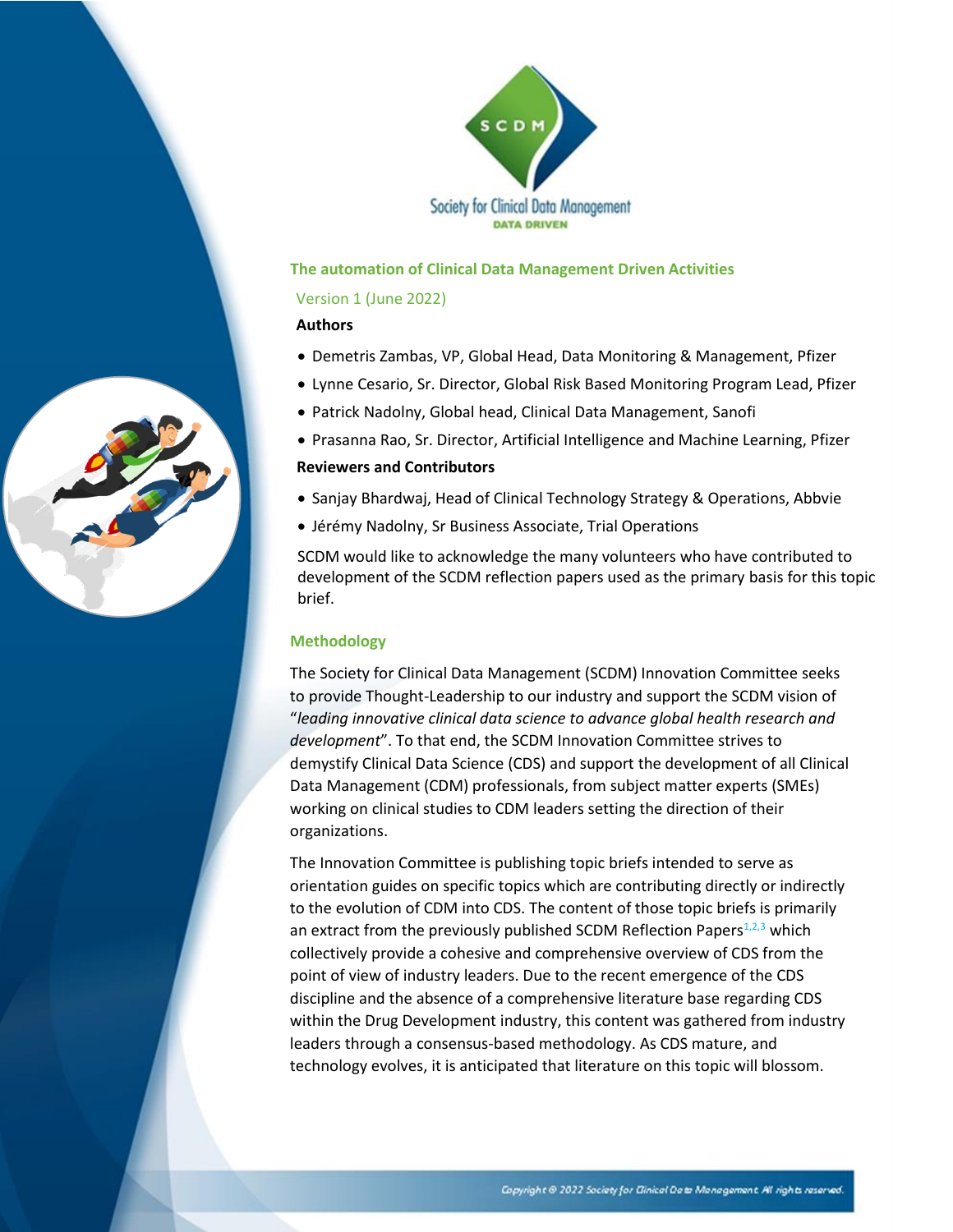# **Introduction**

The use of "Artificially Intelligent" applications is fast growing outside our industry. These artificial intelligence (AI) "based technologies have the potential to transform healthcare by deriving new and important insights from the vast amount of data generated during the delivery of healthcare every day"<sup>4</sup>. Intelligent applications have long left the Silicon Valley computer labs and have entered many homes. Interactive systems like Alexa, Apple Siri and Google Home have gained adoption and trust. This evolution is primarily fueled by the accumulation of huge amounts of data associated with strong computing power. This is enabling the training and validation of complex intelligent solutions which will revolutionize clinical development and dramatically change CDM at its core.



This topic brief will intentionally focus on automation technologies as these are mature and their applicability to CDM is immediate. While the automation of many CDM activities is unavoidable, the future of the CDM profession has never been so bright and so central. In a world where people and intelligent machines will collaborate, CDM leaders can leverage their deep data knowledge to take proactive steps and articulate a clear capability strategy toward CDS that considers all aspects: people, process, regulations, standards, and intelligent technologies. But unfortunately, when it comes to AI, many organizations do not

know where to start or waste their energy going in many directions without a clear vision. They may not even fully understand what AI is and where to leverage it<sup>5</sup>. For those in search of a path forward, AI based automations of CDM driven activities may well be a first meaningful and impactful move. In some cases, CDM could be an enabler for the automation of activities owned by other functions in Clinical Development (e.g., detection of data driven Protocol Deviation).

## Automation technologies

First and foremost, organizations must anticipate the implication of using AI based solutions leading to the set-up of digital workforces that can work 24 hours a day and be "hired" (i.e., implemented) and onboarded quickly and at a decreasing cost. This digital evolution will profoundly transform the workplace in years to come. Also, as we leverage advanced capabilities, we need to augment our approaches to their testing, deployment, and management. Adoption and change management of any type of automation requires SME participation from the inception to delivery of the solution.

## *Intelligent technologies driving automation*

Before diving into automation, it is important to clarify the underlying technologies enabling the development of "artificially intelligent" applications and the differences between AI, Robotic Process Automation (RPA), Intelligent Process Automation (IPA), and other related technologies. Figure 1 shows the key components necessary to power automations. These components have different roles to play and could be used either individually or combined to deliver the desired CDM automations. They start with process automation (i.e., RPA) and evolve toward the simulation of human cognitive behaviors such as reasoning and learning by machines (i.e., true AI). They collectively enable a wide range of opportunities for CDM that will impactfully transform our discipline toward CDS. This transformation also empowers Clinical Data Scientists to further enable the leveraging of such automations across the clinical development ecosystem.

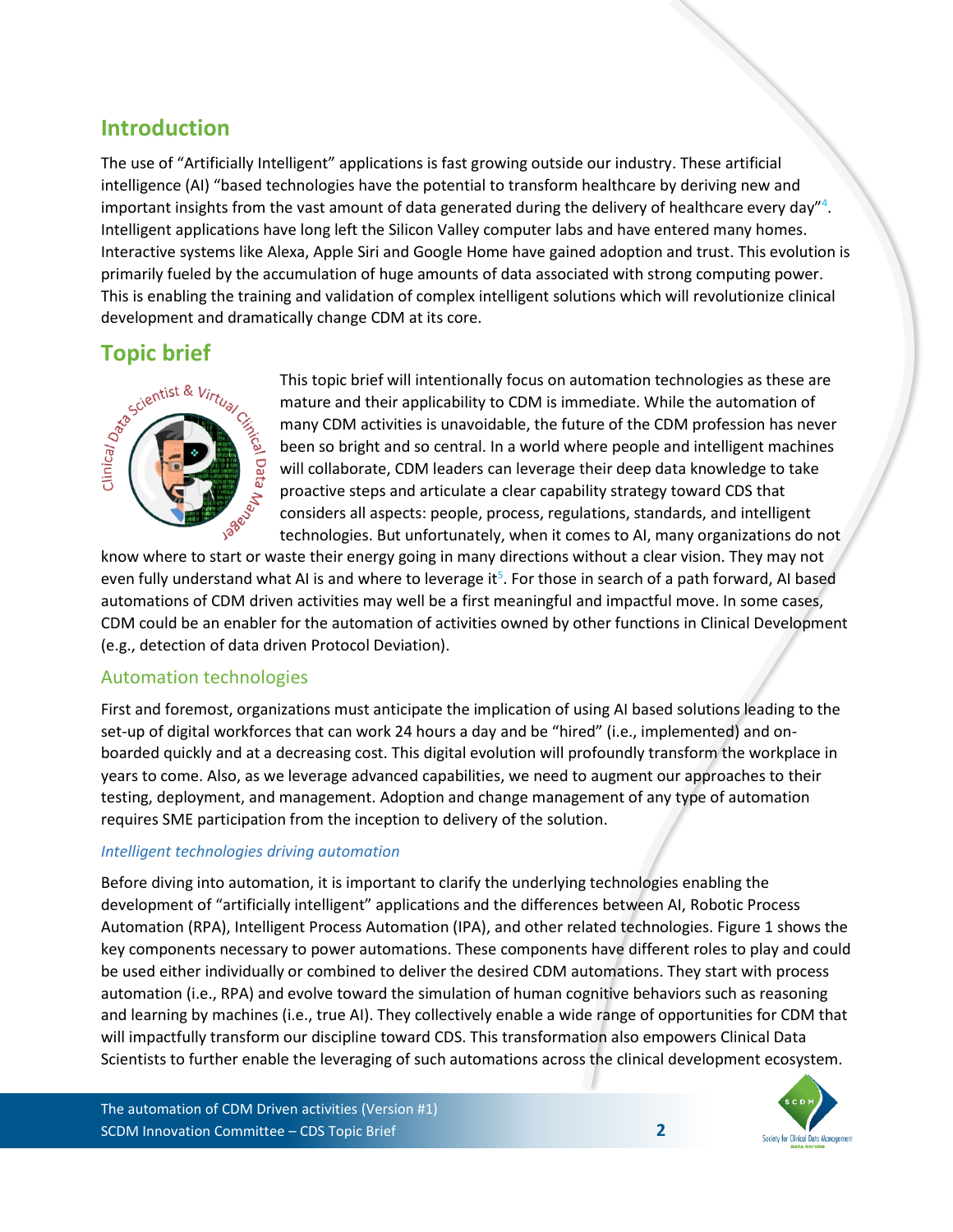| <b>Robotic Process</b><br><b>Automation</b><br>(RPA)              | <b>Automation</b><br>(IPA)                                      | <b>Processing</b><br>(NLP)    | Intelligent Process Natural Language Natural Language<br><b>Generation</b><br>(NLG) | <b>Machine</b><br><b>Learning</b><br>(ML)  | <b>Artificial</b><br><b>Intelligence</b><br>(AI)                           |
|-------------------------------------------------------------------|-----------------------------------------------------------------|-------------------------------|-------------------------------------------------------------------------------------|--------------------------------------------|----------------------------------------------------------------------------|
| <b>Basic Automation</b><br>of repetitive and<br>predictable tasks | <b>Advanced</b><br><b>Automation</b><br>of non-routine<br>tasks | Language and<br>text analysis | <b>Generate text</b><br>and voice                                                   | Pattern<br>recognition                     | <b>Human like</b><br><b>behaviors</b><br>Self optimization<br>and Learning |
| No / simple<br>decision making                                    | Some decision<br>making and<br>problem solving                  | Knowledge<br>gathering        | Knowledge<br>sharing                                                                | Prescriptive and<br>predictive<br>analysis | Deductive<br>analysis                                                      |

## **Fig 1. Technologies powering automations**

First, **AI** is an evolving field and umbrella term which typically includes natural language processing (NLP), natural language generation (NLG) and machine learning (ML). It also includes IPA which is the natural evolution of RPA. With IPA, robots can perform non-routine tasks requiring more complex problem solving.

**RPA** is process driven, meaning it focuses on process automation, whereas **AI**, which focuses on thinking and learning, is data driven. RPA is considered by some to be the simplest form of AI. The fact is that RPA solutions do not require problem solving capabilities and are at best using prescriptive decision trees. Scripting historically done by Clinical Data Managers are in many ways similar to RPA except that the 'script' in of itself did not have a user profile like a bot would have, such as in the case of RPA where a bot can login to many source systems to perform automation of tasks such as acquire and aggregate data to deliver a desired output (e.g., SAE reconciliation).

**IPA** combines both RPA and components of AI. IPA is often powered by ML, NLP and NLG which were covered in the reflection paper Part 1. Smart workflows monitor and track information exchanged between people and systems in real time. Then, ML can use pattern recognition to support intelligent decision making while NLP can convert unstructured content to be interpreted (e.g., to enable RPA bot-based workflow).

**NLP** and **NLG** are used by machines to process human language to extract specific information from documents, to generate text from voice (or vice versa), to generate parameterized text (e.g., NLG can be used to create a Query text that was traditionally written by a data manager, understand meaning, etc.). Today, machines can accurately carry out simple requests, ease web searches, summarize documents or translate languages. NLP is one of the key enabling technologies behind chatbots and spam email detection.

While NLP is almost 70 years old, it has tremendously progressed over the last decade by adopting machine learning techniques instead of solely trying to automate grammar rules typically full of exceptions. Apple Siri released in 2010 and Amazon Echo (i.e., Alexa) released in 2015 are two examples demonstrating this technological breakthrough, which are now part of the daily routines of many people across the globe and can manage many different languages. Looking beyond these "simple" use cases, NLP can offer many opportunities to clinical development and drug safety processes within biopharma companies.

NLP can be leveraged to "*extract the names of drugs, diseases, patients, and pharma companies using rule*based or statistical method<sup>16</sup> in order to support Pharmacovigilance activities as a vast amount of information about Adverse Events (AEs) reside in unstructured narratives. Similar methodologies could be applied to identify potential AEs from comments captured in EDC, eCOA or other systems which is currently

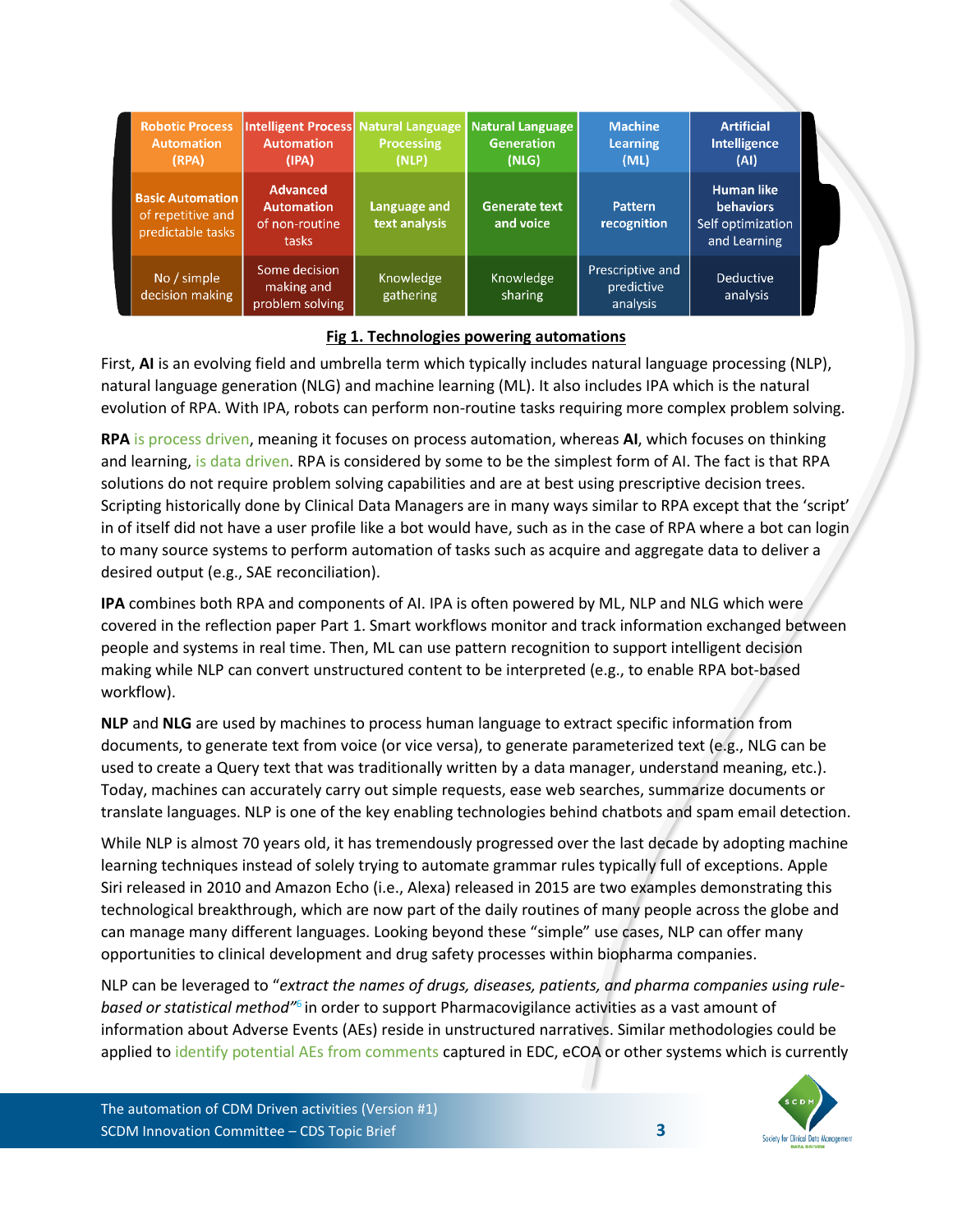labor intensive and subject to human errors. NLG could then be used to automatically generate patient's summaries once all relevant information has been extracted through NLP from raw data.

Last but not least, **Knowledge Graphs** can add context and depth to AI Based methodologies. The term 'knowledge graph' was introduced by Google in 2012 to refer to its general-purpose knowledge base. A knowledge graph organizes and integrates data according to an ontology, which is called the schema of the knowledge graph, and applies a reasoner to derive new knowledge. Knowledge graphs can be created from scratch (e.g., by domain experts, learned from unstructured or semi-structured data sources) or assembled from existing knowledge graphs, typically aided by various semi-automatic or automated data validation and integration mechanisms<sup>7</sup>. In the field of CDM, Knowledge Graphs can be created from documents such as Protocols, Statistical Analysis Plans, Clinical Summary Reports along with other specification documents like Study Design Specification and Metadata. Knowledge graphs can link, automate, trace and optimize data collection.

## *Robotic Process Automation*

RPA is the simplest form of automation technology which is implemented through software applications, or bots, that perform predictable and routine tasks that do not require complex decision making. RPA is a mature technology which has been widely used across industries for years. It can mimic human interactions across multiple applications and is usually implemented to improve efficiency without the need to deeply change existing processes. Implementing RPAs helps reduce process time, increases throughput, enhances accuracy and frees up human employees by helping them to focus on the tasks that bring the most value back to the organization. Typically, RPA applications take the form of a "bot", which can be thought of as digital employees (i.e., Virtual Clinical Data Manager). As an example, a bot could be fed from the outcome of external data reconciliation errors. The bot could then login to the relevant system with its own account (e.g., Login CDM-Bot-007) and take the appropriate action defined by the automation (i.e., edit, copy/paste, download, upload, etc.). The advantage of such a method is that it does not require changes to the system (i.e., no integration needed). It leverages the system's native traceability (Login logs, Audit Trail, etc.).

RPA scripts using simple branching logics and Boolean operators (e.g., and, or, not, etc.) can be applied to automate repetitive and transactional processes. Using those scripts, an RPA bot will act very much like an end user, capable of logging in and out of systems to perform basic process-oriented tasks using well defined data inputs. One needs to understand that RPA requires programming, full understanding of the domain being automated and is limited in its scope of applicability. Additionally, as RPAs are sensitive to User Interfaces (UI) layouts (i.e., RPAs must be adjusted if the UI is changed), CDM need to consider the stability of the systems involved in task automation or anticipate updates to RPAs when systems are upgraded. So, new processes and procedures are required to test and manage the identity and deployment of bots, given they will perform steps like any human, and their actions will be recorded in systems audit trails. Auditors and inspectors will undoubtedly seek to understand how RPA bots were developed, tested, and supervised by humans in production environments.

Clinical Data Scientists must not only be able to identify the appropriate use cases where RPA can be applied but be able to assess the value of automating such use cases given the validation requirements and time and costs involved. Both a positive return on investment (ROI) as well as a means of tracking value (quantitively as well as qualitatively) are critical for organizational support. The cost needs to be balanced

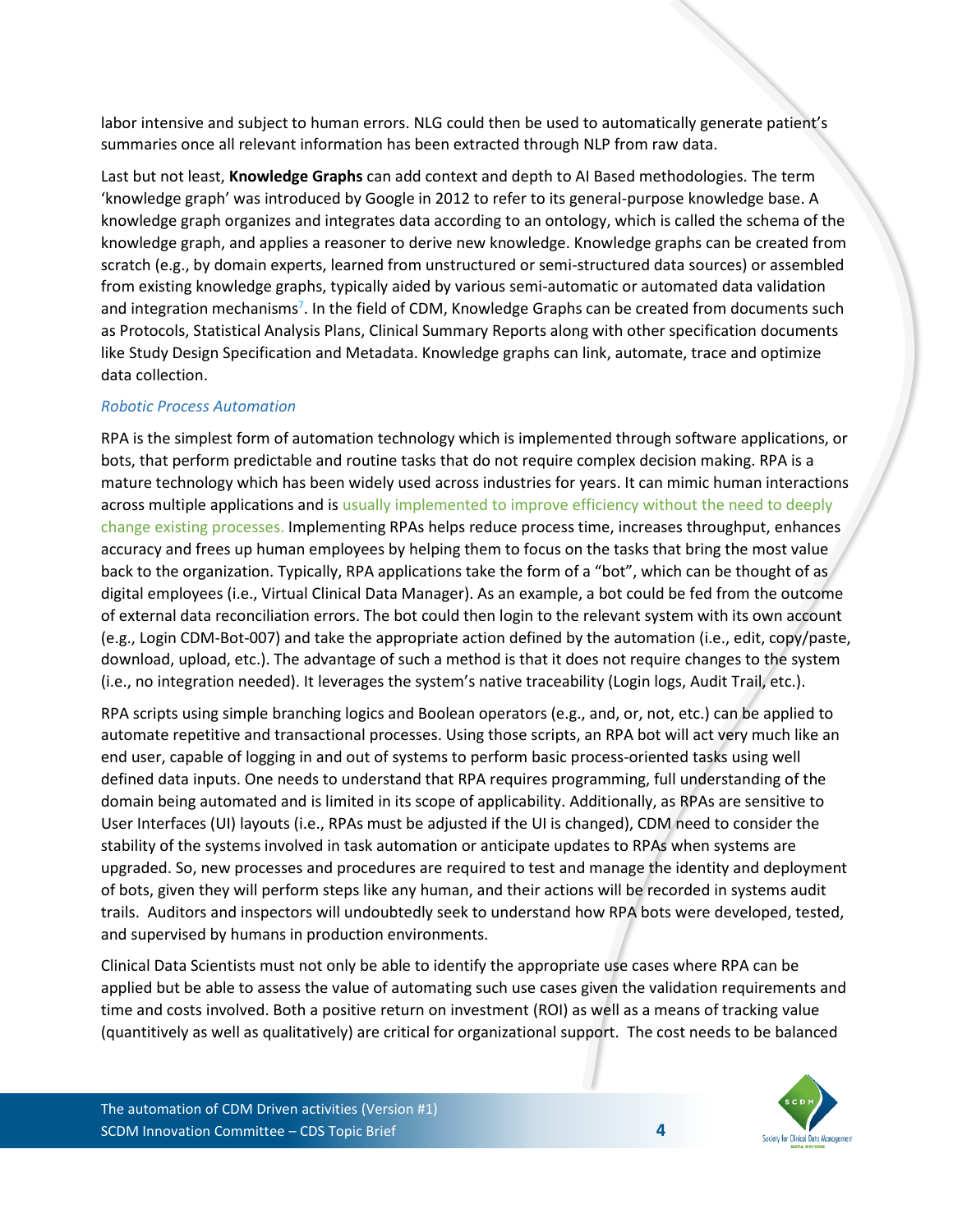with quality as the automation of large scale repetitive manual tasks could result in meaningful process accuracy and reliability improvements reducing risks.

To unlock its value, it is imperative to begin by setting a framework to educate all clinical research stakeholders and evaluate prospective opportunities for automation. Below are five best practices stemming from the lessons learned from early adopters that could be leveraged when implementing RPA.

Lessons Robotic Process Automation

**Best Practice #1: Establish and gain cross-functional alignment on an Automation charter and deploy a focused supporting team.** First, it is advisable for organizations to establish a dedicated team that is responsible for meeting the organization's vision and delivering its high-level strategic roadmap. The team should be cross-functional, with representation from all roles supporting clinical studies as well as enabling functions (e.g., IT, finance, etc.). This team should be chartered and provided the means to deliver impactful business automations. Each automation must set clear objectives and measurable outcomes (e.g., cycle times / resources reduction, quality / accuracy increase by X%, etc.).

**Best Practice #2: Educate the team on AI principles and their scope of applicability.** As previously mentioned, AI is a combination of capabilities that allow machines to replicate human decision-making and/or interactions. Each capability offers different opportunities and is associated with different levels of complexity. Once these different principles are clear, it is easier to strategize and focus on specific RPA opportunities.

**Best Practice #3: Inventory potential automatable processes**. There are many ways to collate ideas, however, onsite workshops focused within each business line can accelerate the process by bringing together functional SMEs to review ideas and opportunities in real time, and provide a forum for others to discuss and build on them. Each SME should be prepared to present a description of the automation and where it fits in the high-level process, including any potential changes that may be required to the process to enable the automation. For instance, data may need to be stored in a different location to enable the bot, or access to a data source might need to be opened to a different business group that was historically not considered. The business value should also be clearly articulated. The expected outcome of these sessions is not only to identify opportunities for automation, but also to prioritize the opportunities for delivery and estimate potential time and/or cost efficiencies and cycle-time reductions.

**Best Practice #4: Establish a clear automation roadmap.** To ensure successful RPA implementation, it is important to establish a clear short-term and long-term automation roadmap. After assembling and reviewing all of the automation use cases, the team should prioritize the projects with the highest alignment with the company's strategic goals, and use those to set the foundation for how to implement AI/RPA within your department. As CDM review each idea, they can clearly define which components of the AI principles would be utilized to roll out the solution. Projects only requiring RPA capabilities, rather than those requiring hybrid solutions, can be prioritized for easy and rapid implementation. The team should also align on a metric that will be reported out once the automation goes live, training/change management is in place and an adequate "ramp up" window is accounted for to ensure full adoption of the new process. Once the organization has started its RPA journey, it is important to track utilization of each bot to ensure the full value of the automation is truly realized. Low bot utilization could also point to issues

The automation of CDM Driven activities (Version #1) SCDM Innovation Committee – CDS Topic Brief **5**

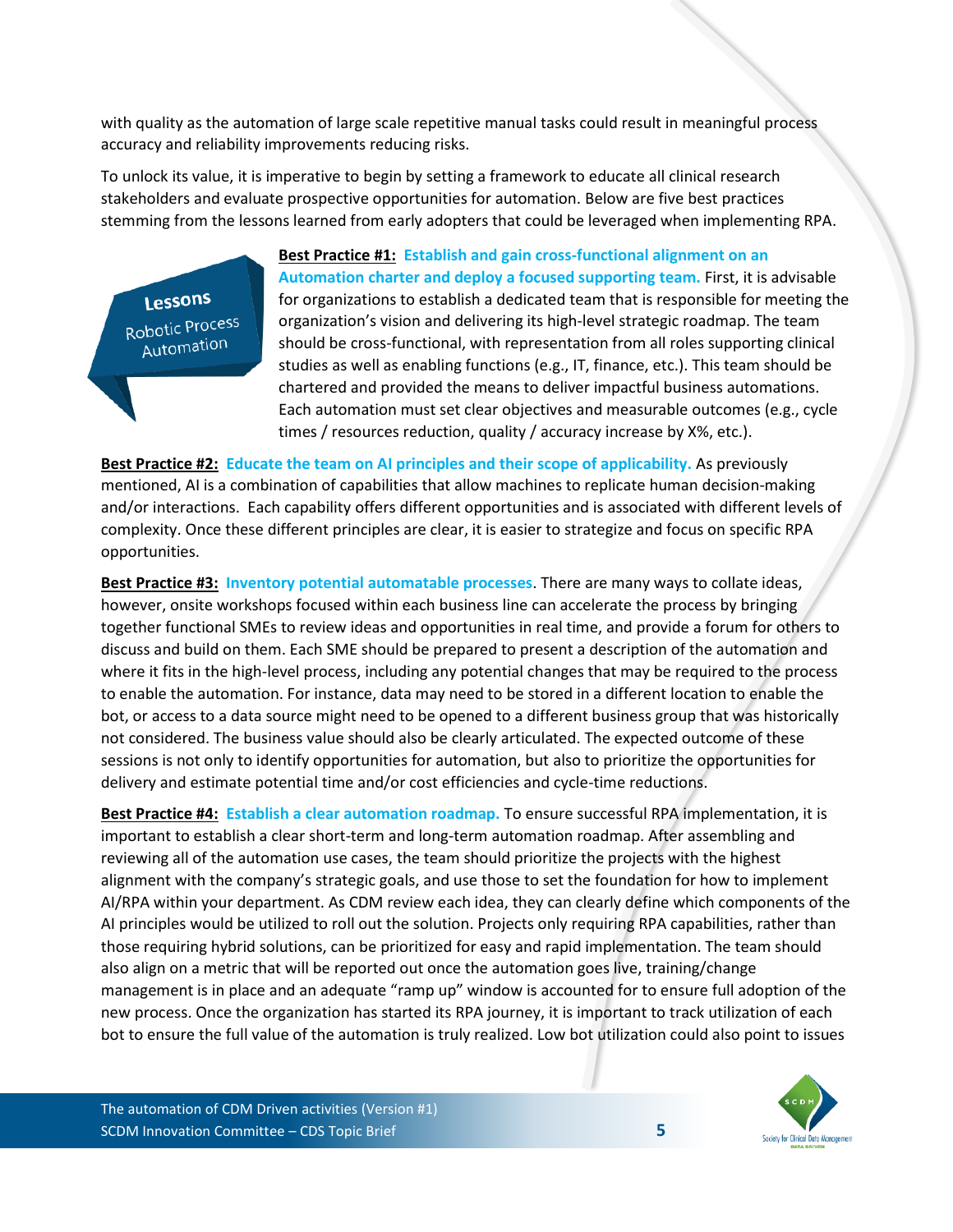with how it was programmed or implemented, and that should be addressed via programmed updates over time to ensure that the bots grow with the business process changes.

**Best Practice #5: Build a sustainable automation development process and governance.** A well governed and repeatable process is necessary to secure RPA operationalization. This means developing a process with input from all relevant stakeholders, testing the process and validating each bot to ensure the workflow is correct and efficient. Organizations need to consider establishing AI governance to build transparency and trust<sup>8</sup>. We should also consider ethical aspects, including bias that could potentially be introduced from data.

Potential areas of RPA automation to be assessed by the governance team could include:

- Serious adverse event reconciliation
- Automated clean patient tracking
- Auto-generation of edit check specifications
- Automated loading of 3rd party data
- Automation of clinical data reviews
- Analysis and reporting system process triggers (scheduler)
- Automated quality review

## *AI based Smart Data Query*

One large sponsor organization conducted a 'hackathon' which focused on the pattern recognition through Machine Learning of the query management process. It involved the review of thousands of clinical data points to determine if a data discrepancy should be queried with a site. Many studies have thousands of manual queries raised over a long period of time (lasting from several months to many years). Besides prescribed automated "edit checks", CDM must reconcile data across several CRFs and data sources by reviewing data and audit trails manually to determine if a query must be raised or not.



The hypothesis of the hackathon was that smart machines can learn from historical data by associating multiple clinical datapoints to specific manual queries, and establish clear data to query association patterns. When a similar pattern is presented to this trained model, the expectation was that it could predict discrepancies and, possibly, raise queries.

Data from several historical studies from various EDC systems were provided to the hackathon participants in a secure cloud environment. The studies had multiple data standards and hundreds of millions of clinical data points. ML models were developed by four companies using various state-of-the-art techniques including deep learning. Vendors were evaluated on various aspects including innovation, accuracy and their ability to scale to a production solution. The outcome was successful in establishing a method for intelligent machines to perform CDM activities and proved that the hypothesis was correct. A semisupervised learning approach was determined as the most successful method. Some labeled data were provided for supervised machine training by CDM SMEs and combined with an unsupervised learning algorithm where machines predicted similar patterns through observations.

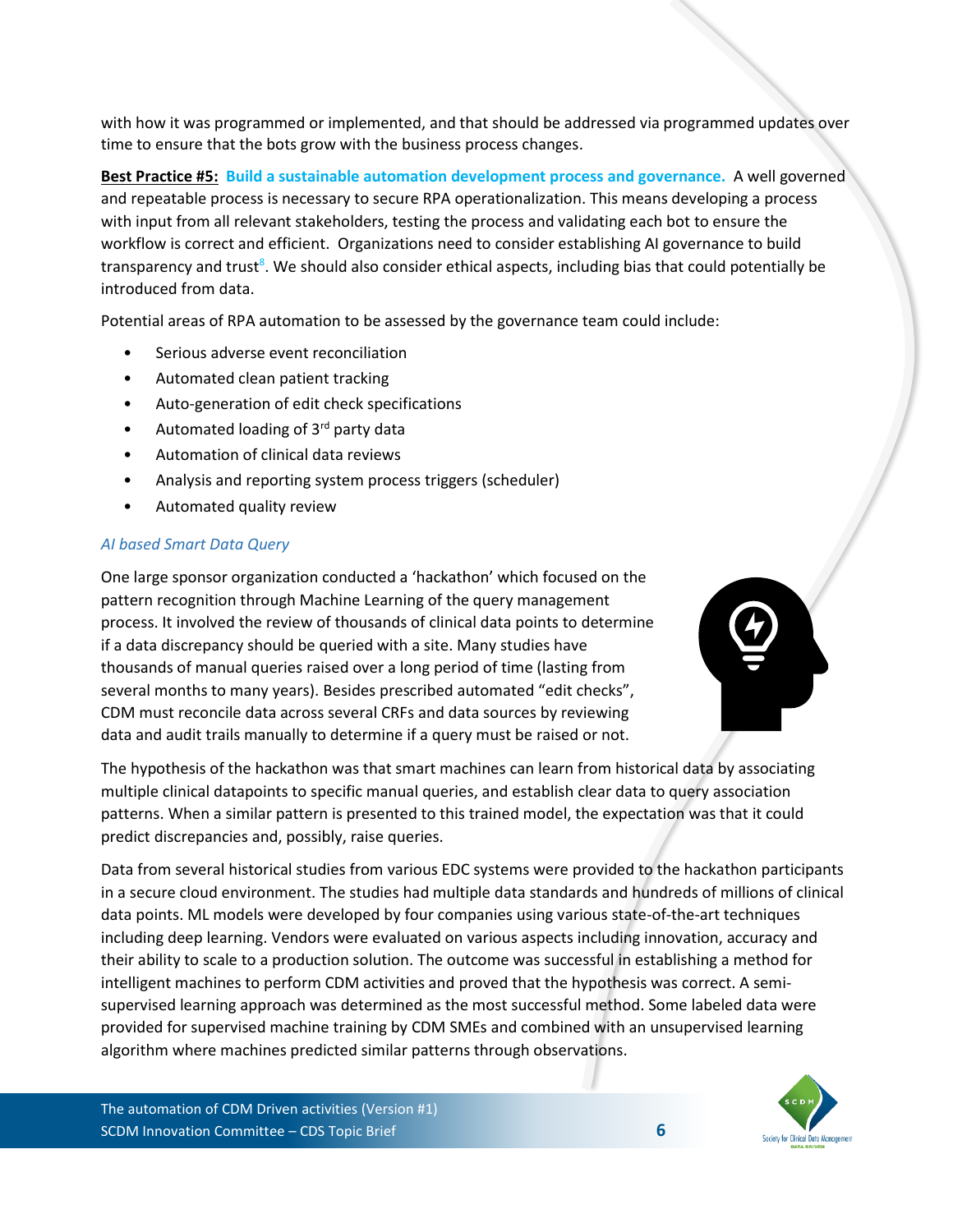As a next step beyond the hackathon, the selected ML was trained with Sponsor organization's data beyond those provided for the hackathon to ensure strong accuracy and consistency of the predictions for critical data domains such as adverse events (AEs) and concomitant medications (CMs). Once perfected, the model was implemented in production by integrating it directly into EDC and intelligent CDMS systems. At this stage, these models can reliably detect complex cross-panel data discrepancies and save valuable time. The 'human in the loop' method enables CDM to review all predictions, determine if they are correct, and automate the generation of queries.

In future, NLG may ultimately mature to the point where machines can compose queries depending on the discrepancy context. The approach of using historical discrepancies and their associated queries will only train machines on known patterns. Future work to expand this use case to introduce clinical reasonings could move the AI needle more toward CDS. For example, could machines detect AEs that are not reported? Can we take a subject holistically, analyze and reason whether a concomitant medication should have been taken when there was a reported AE, etc.

Overtime, the model learnings from other clinical studies and SMEs will expand the horizons of AI and CDS. The technology can look across TAs, identify more complex patterns and adapt over time, while humans will assess machine inferences and provide invaluable feedback. In this context, computers and humans working together will make better predictions than either could do on their own. Additionally, technology that never stop learning and improving generates endless opportunities for CDS, the processes they support and the organizations they serve.

Lastly, to successfully unleash the potential of AI-based automations, people will need to validate that this method is reliable, and that the RPA or IPA based bot is a dependable 'digital assistant' that interacts with employees and partners to make important decisions. If an AI application is not well designed and managed, it may 'misbehave', with significant quality and ethical ramifications. These could range from damaged site relationships to negative impacts on patient safety and trial reliability that could affect quality and discriminatory decisions that elicit regulatory scrutiny.

#### *Considerations for the validation of ML based solutions*

First, it is very important to understand that ML is designed to make predictions or decisions from data without explicit programming. Like humans, ML Tools will make decisions tomorrow that are better than the one they made today. The ability for "*ML software to learn from real-world feedback (training) and*  improve its performance (adaptation) makes these technologies uniquely situated among software<sup>"4</sup>. So, CDM needs to carefully anticipate the implication of evolving systems in our regulated environment when reproducibility of results is expected. This has prompted FDA "*to reimagine an approach to premarket*  review for AI/ML-driven software modifications<sup>" 4</sup>. While focused on Software as Medical Device (SaMD), this FDA discussion paper highlights the need for new approaches with AI and for Good Machine Learning Practices (GMLP). We also need to realize that ML learning could be biased by the training datasets or if human supervisors are 'just' accepting the decisions from the solution failing to provide adequate safety nets which would re-enforce the biased behavior.

Validation of new ML Based solutions goes beyond the healthcare industry and has been extensively discussed in the literature<sup>9</sup>. GMLP recommend the use of three independent datasets in the development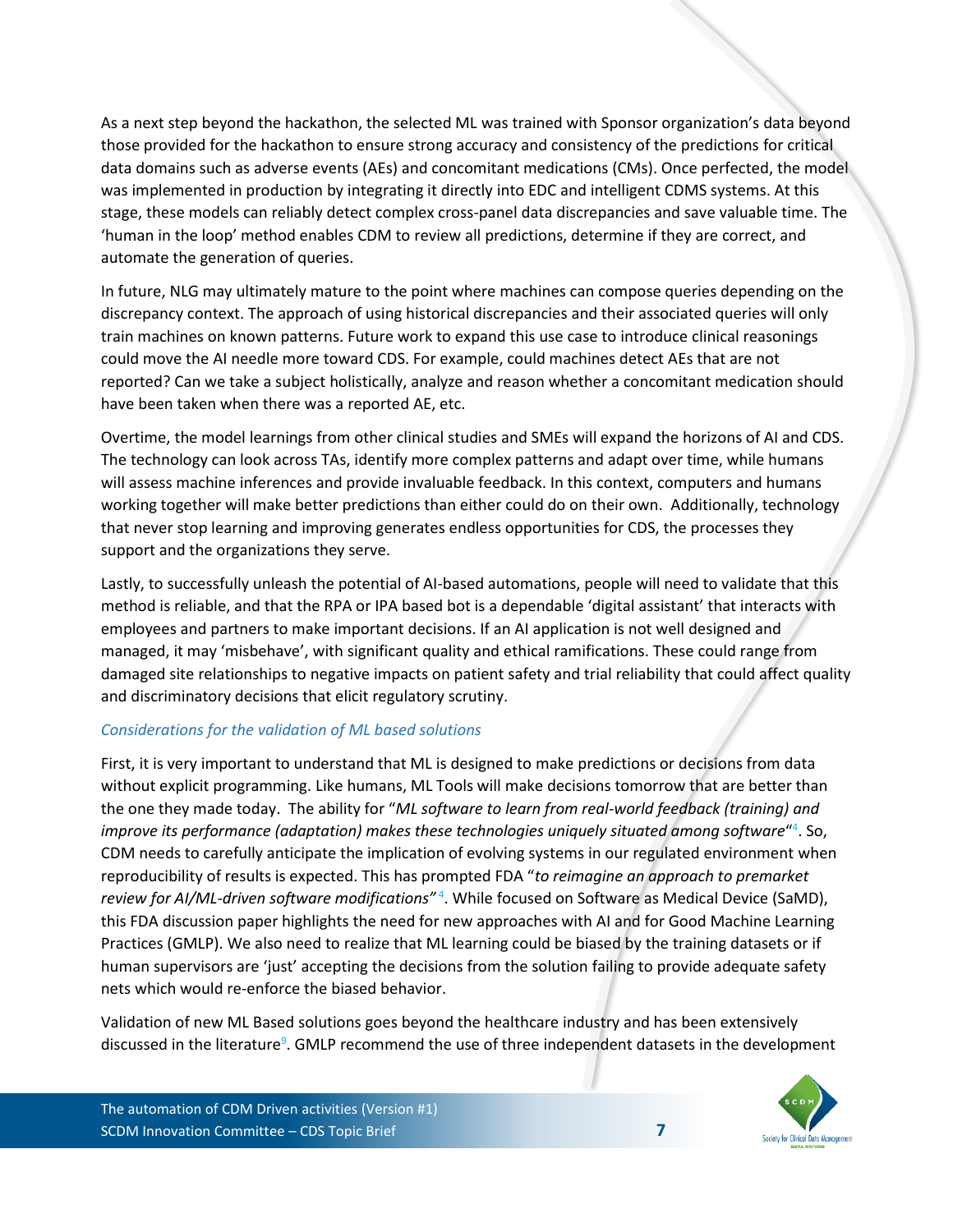and validation of a new ML based solution. A model is trained on a specific dataset called the **training set** and is further optimized on an independent dataset, the **development set**. This optimization is an iterative process where the model parameters are tuned at each iteration to maximize specific performance criteria. This step is critical to ensure that models can generalize to new data while maintaining sufficiently high levels of performance. Finally, the performance of the optimized model is assessed on a third dataset, **the test set**. This step ensures that the validation of the model is performed independently from the model building process and that performances are not over-estimated.

Stakeholders need to play a key role in the definition of performance criteria and need to be trained in properly interpreting those metrics. This will leverage their power in making informed decisions regarding the release of new ML based solutions in a production environment. As an example, the accuracy, i.e., the ratio of the number of correct predictions to the total number of input samples, is a common performance criterion use to optimize ML solutions. However, the optimization of this unique criterion may fail to produce models that are relevant for specific clinical use cases. Let us consider the optimization of a ML based solution, trained on the overall US population, to detect patients that will develop a rare disease. The US population is an unbalanced training set where the number of subjects with the disease (positive cases) is much lower than the number of subjects without the disease (negative cases). The optimization of the accuracy criterion alone in that setting would likely favor the detection of negative cases at the cost of missing true positive cases. In clinical development and overall healthcare settings, "sensitivity" and "accuracy" have distinct meanings. When targeting detection of critical issues in a clinical trial it may be preferred to target slightly higher false positives to minimize the possibility of false negatives.

Once the model is released to production, several factors can lead to the degradation of its performance over time including a modification of the user's behavior or to the input data. A monitoring process (i.e., a human in the loop) should be put in place to actively assess the model performance over time and trigger specific actions when the model performance drops below a predefined threshold. These actions include the training and optimization of the model on new datasets and adaptation of the model architecture.

## *Considerations for the deployment of Intelligent Solutions*

Intelligent solutions powered by AI require the most significant process, technology and mindset transformations for CDM. Overall, ML based solutions will act as virtual Clinical Data Managers assisting Clinical Data Scientists. As a result, expert Clinical Data Scientists will mentor virtual Clinical Data Managers to accurately perform data reviews and other CDS activities. This means that Clinical Data Scientists will need to define the objectives of the intelligent solution and identify the datasets required for training and testing. These datasets will need to cover most expected data review scenarios (i.e., be complete) and be truly representative of the use cases anticipated in production (e.g., include data review scenarios across all study phases and therapeutic areas).

The failure to define the right datasets could bias the system behaviors and lead to inconsistent data review accuracy. Clinical Data Scientists also need to play the key role in assessing the performance of the solution by defining the right testing strategies (e.g., by setting a minimum ratio of the number of correct predictions compared to the total number of inputs in the test dataset).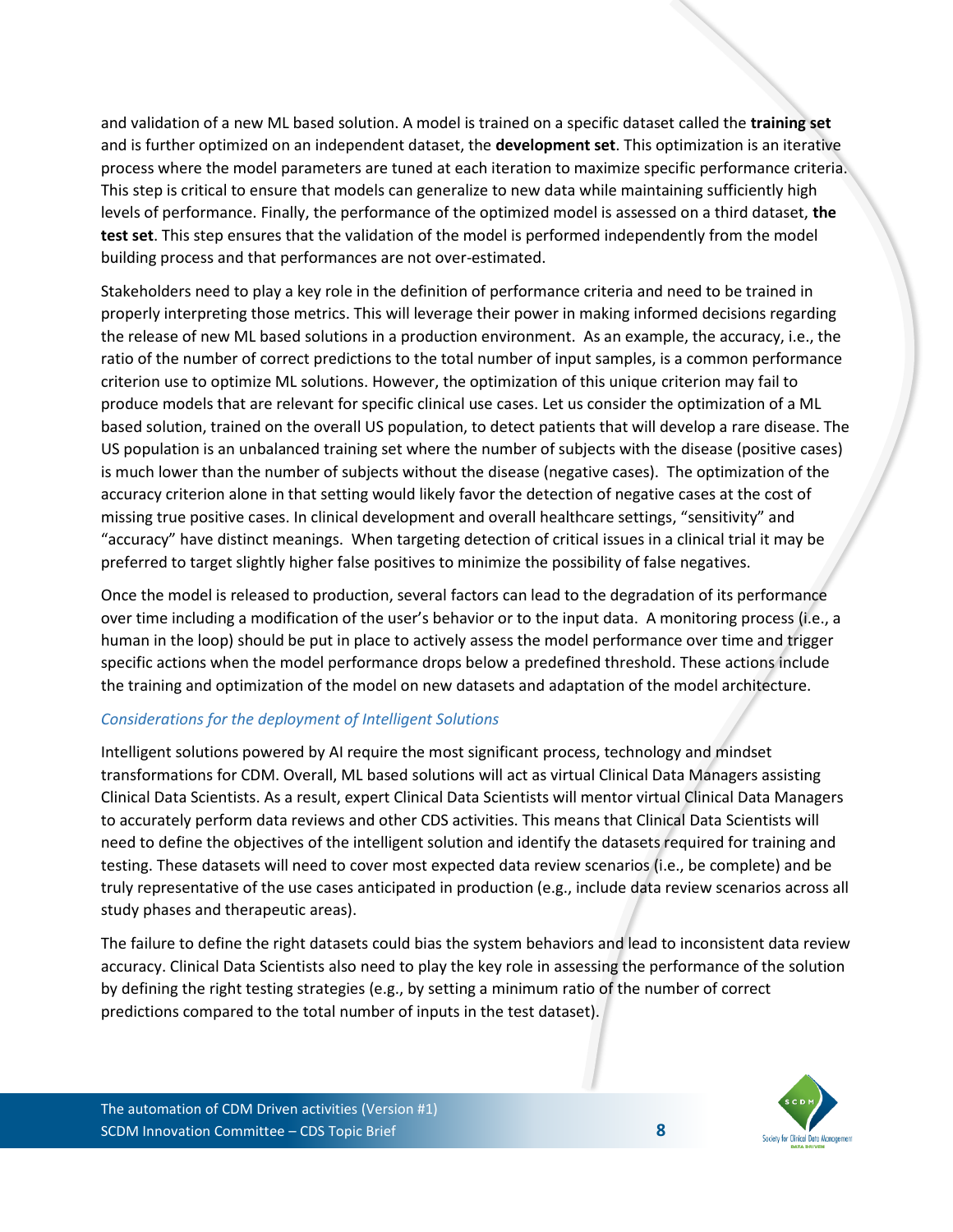

The figure below is an example of a process for the "mentoring" (i.e., training) of an ML-based solution.

#### **Fig 2. Example of learning process for an ML-Based solution**

ML technologies require fundamentally different approaches to their development and validation including the use of methods like recall (i.e., ability to predict in all cases), precision (i.e., accuracy of the predictions) and F-measures (i.e., combining recall and precision) to determine the reliability of models.

First, the model must be trained on a controlled dataset of known quality. Then, it can be applied to the testing dataset to assess the precision and recall in a simulated "real-world" environment to understand its precision and recall.

Its targeted level of accuracy should be one that is better than the accuracy of the current process assuming the current process performance is known and documented. However the acceptable initial implementation accuracy may be lower. If initially lower, which can be common, its use needs to include commensurate human supervision and training to monitor its accuracy. Lastly, once a machine learning model is deployed, it may need to be retrained at specific intervals in order to maintain and ultimately improve its accuracy over time. The retraining will need to be versioned controlled to ensure full lineage for reproducibility, auditability, and inspection readiness.

CDS organizations will need to leverage its risk-based data management strategy when implementing such disruptive technology to ensure reliable and ethical (i.e., unbiased) decision making. In the early adoption steps, the level of supervision (i.e., the human in the loop) is crucial to safeguard from any impact on patient safety or the reliability of the trials results. The supervision measures need to be commensurate to the assessed risk. To one extreme, solely using an NLP solution to review of source data to detected unreported AEs would represent a high risk and should strongly be discouraged. However, as highlighted in our Smart Data Query use case, piloting the automatic generation of queries in addition to existing CDM processes (e.g., Manual review and edit checks) would not introduce any risk and could be rapidly deployed to independently identify discrepancies in the non-critical data.

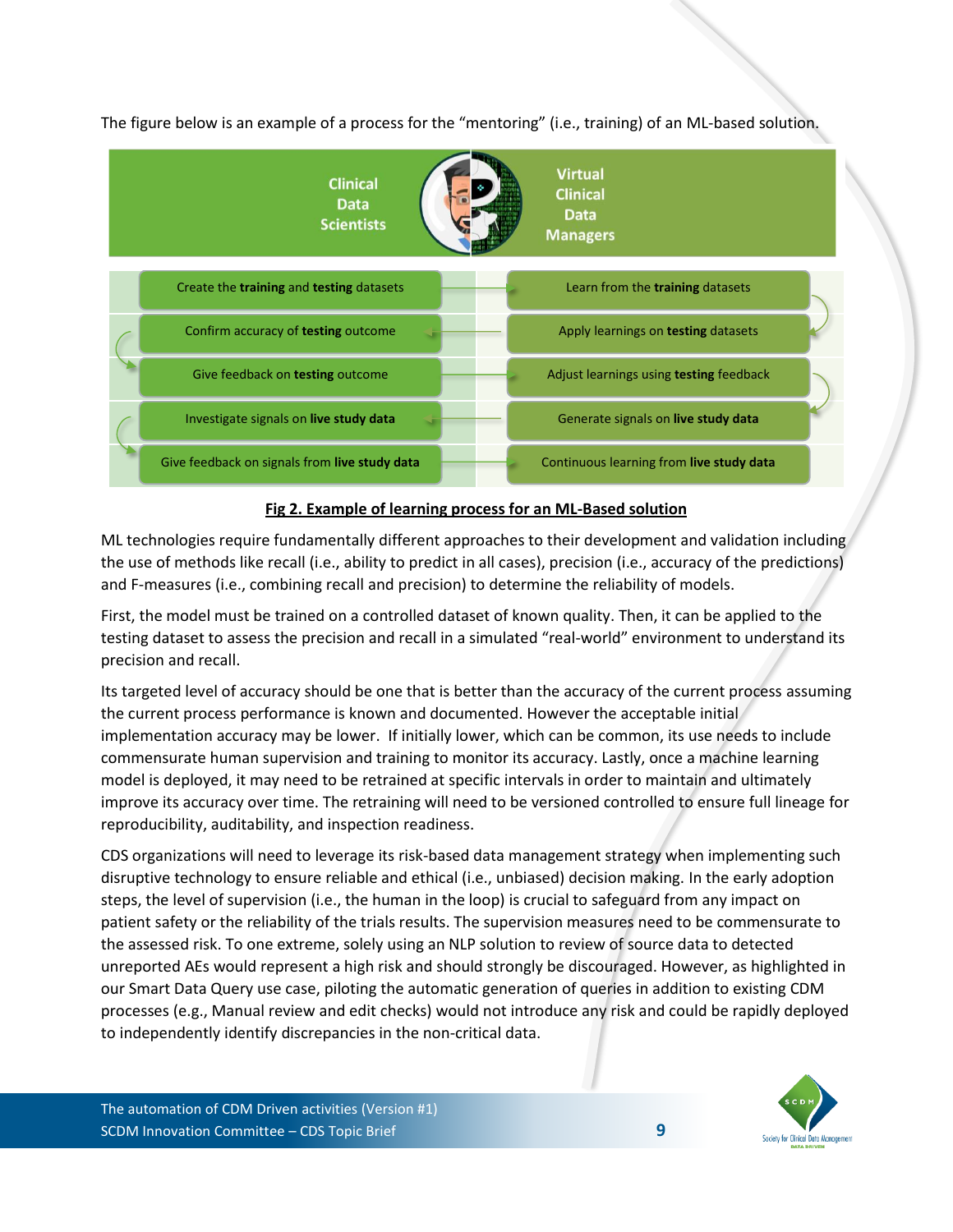# **Conclusion**

There are numerous opportunities for technology-enabled Intelligence combining "humans" and "machines". Augmented Intelligence is often the preferred term rather than Artificial Intelligence. We could foresee a Clinical Data Management world built on a *working model that includes virtual Clinical Data Managers working alongside Human Clinical Data Scientists.* AI could enable humans to achieve a different level of reasoning and performance not otherwise possible. CDS organizations need to develop and provide internal frameworks which enable the development of capabilities to automate repetitive CDM tasks and thereby leaving the human Clinical Data Scientist to focus on higher value critical-thinking tasks including the monitoring of the performance of the AI-enabled automation, reduce bias, apply risk-based quality approaches to problem solve etc. By doing this, computers and humans working together could make better predictions than either group of humans or an assembly of machines could do on their own and therefore revolutionize drug development.

# **Main abbreviations**

| AI          | <b>Artificial Intelligence</b>                      |  |  |  |
|-------------|-----------------------------------------------------|--|--|--|
| <b>CDM</b>  | <b>Clinical Data Management</b>                     |  |  |  |
| <b>CDS</b>  | <b>Clinical Data Science</b>                        |  |  |  |
| <b>DCT</b>  | <b>Decentralized Clinical Trials</b>                |  |  |  |
| eCOA        | <b>Electronic Clinical Outcome Assessments</b>      |  |  |  |
| <b>EDC</b>  | <b>Electronic Data Capture</b>                      |  |  |  |
| <b>GMLP</b> | <b>Good Machine Learning Practices</b>              |  |  |  |
| <b>IPA</b>  | <b>Intelligent Process Automation</b>               |  |  |  |
| ML          | <b>Machine Learning</b>                             |  |  |  |
| <b>MHRA</b> | Medicines and Healthcare products Regulatory Agency |  |  |  |
| <b>NLG</b>  | <b>Natural Language Generation</b>                  |  |  |  |
| <b>NLP</b>  | <b>Natural Language Processing</b>                  |  |  |  |
| <b>ODM</b>  | <b>Operational Data Model</b>                       |  |  |  |
| <b>RPA</b>  | <b>Robotic Process Automation</b>                   |  |  |  |
| <b>RWD</b>  | <b>Real World Data</b>                              |  |  |  |
| <b>ROI</b>  | Return On Investment                                |  |  |  |
| <b>RWE</b>  | <b>Real World Evidence</b>                          |  |  |  |
| <b>SCDM</b> | Society for Clinical Data Management                |  |  |  |
| SaMD        | Software as a Medical Device                        |  |  |  |
| <b>SME</b>  | <b>Subject Matter Expert</b>                        |  |  |  |
| UI          | User Interface                                      |  |  |  |